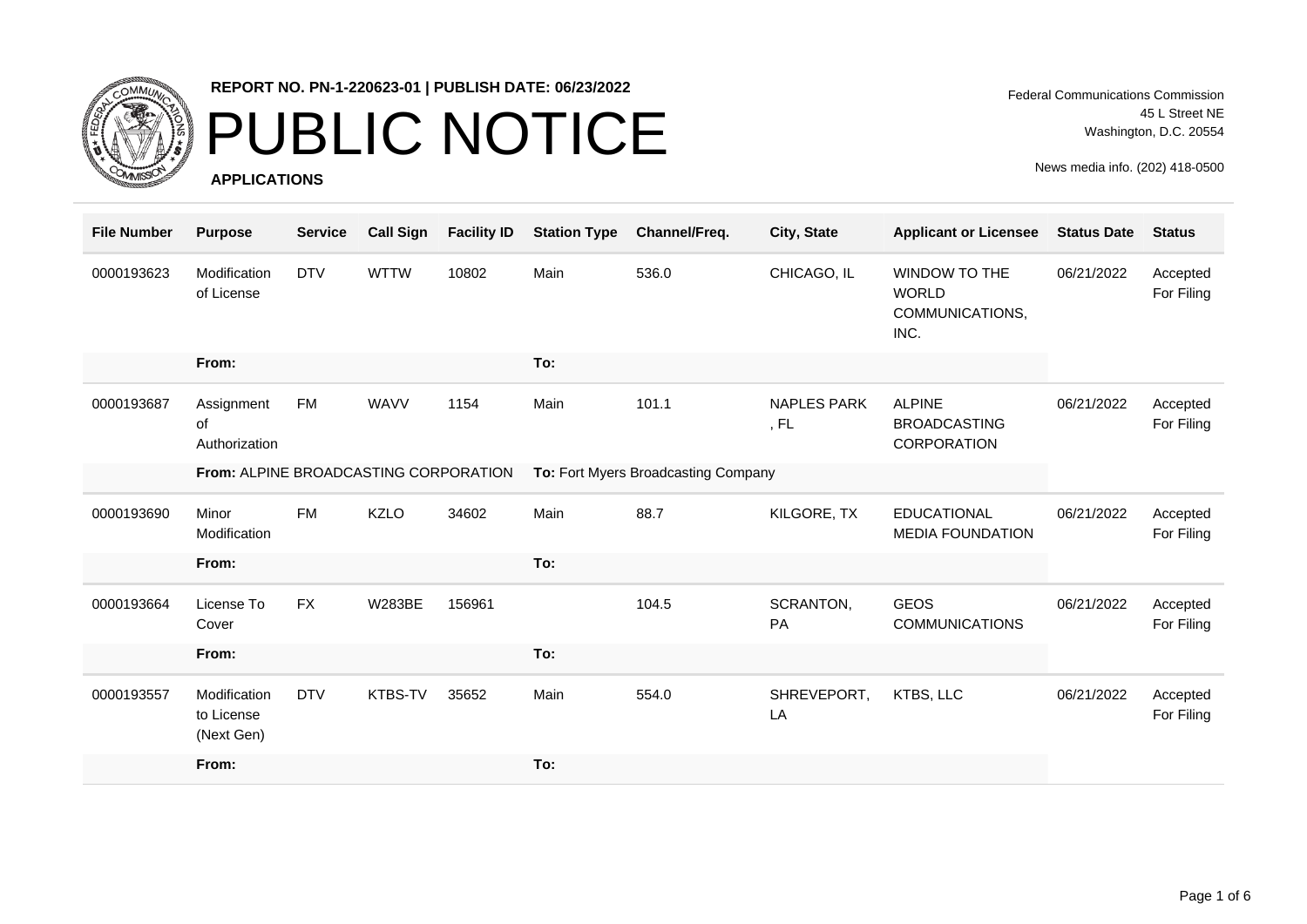

#### **REPORT NO. PN-1-220623-01 | PUBLISH DATE: 06/23/2022**

## PUBLIC NOTICE

**APPLICATIONS**

Federal Communications Commission 45 L Street NE Washington, D.C. 20554

| <b>File Number</b> | <b>Purpose</b>                   | <b>Service</b> | <b>Call Sign</b>   | <b>Facility ID</b> | <b>Station Type</b> | Channel/Freq.  | City, State          | <b>Applicant or Licensee</b>                                     | <b>Status Date</b> | <b>Status</b>          |
|--------------------|----------------------------------|----------------|--------------------|--------------------|---------------------|----------------|----------------------|------------------------------------------------------------------|--------------------|------------------------|
| 0000193659         | License To<br>Cover              | <b>DTX</b>     | <b>WXCW</b>        | 61504              | Main                | 656.0          | NAPLES, FL           | <b>SUN</b><br>BROADCASTING,<br>INC.                              | 06/21/2022         | Accepted<br>For Filing |
|                    | From:                            |                |                    |                    | To:                 |                |                      |                                                                  |                    |                        |
| 0000193660         | Minor<br>Modification            | <b>DCA</b>     | WPSJ-<br>CD        | 167543             | Main                | 27             | PHILADELPHIA<br>, PA | <b>HC2 STATION</b><br>GROUP, INC.                                | 06/21/2022         | Accepted<br>For Filing |
|                    | From:                            |                |                    |                    | To:                 |                |                      |                                                                  |                    |                        |
| 0000186222         | License To<br>Cover<br>Amendment | <b>LPD</b>     | W24FB-<br>D        | 186331             |                     | 24             | <b>BRAZIL, IN</b>    | Lowcountry 34 Media,<br>LLC                                      | 06/21/2022         | Received               |
|                    | From:                            |                |                    |                    | To:                 |                |                      |                                                                  |                    |                        |
| 0000177478         | License To<br>Cover<br>Amendment | <b>LPD</b>     | <b>W02CS-</b><br>D | 183169             |                     | $\overline{2}$ | PONCE, PR            | <b>RAMON A</b><br>HERNANDEZ                                      | 06/21/2022         | Received               |
|                    | From:                            |                |                    |                    | To:                 |                |                      |                                                                  |                    |                        |
| 0000193562         | Minor<br>Modification            | <b>FX</b>      | <b>W279CT</b>      | 142410             |                     | 103.7          | CLERMONT, FL         | <b>CENTRAL FLORIDA</b><br><b>EDUCATIONAL</b><br>FOUNDATION, INC. | 06/21/2022         | Accepted<br>For Filing |
|                    | From:                            |                |                    |                    | To:                 |                |                      |                                                                  |                    |                        |
| 0000193606         | Minor<br>Modification            | <b>LPD</b>     | KPDS-LD            | 184103             | Main                | 9              | WOLCOTT, IN          | <b>HC2 STATION</b><br>GROUP, INC.                                | 06/21/2022         | Accepted<br>For Filing |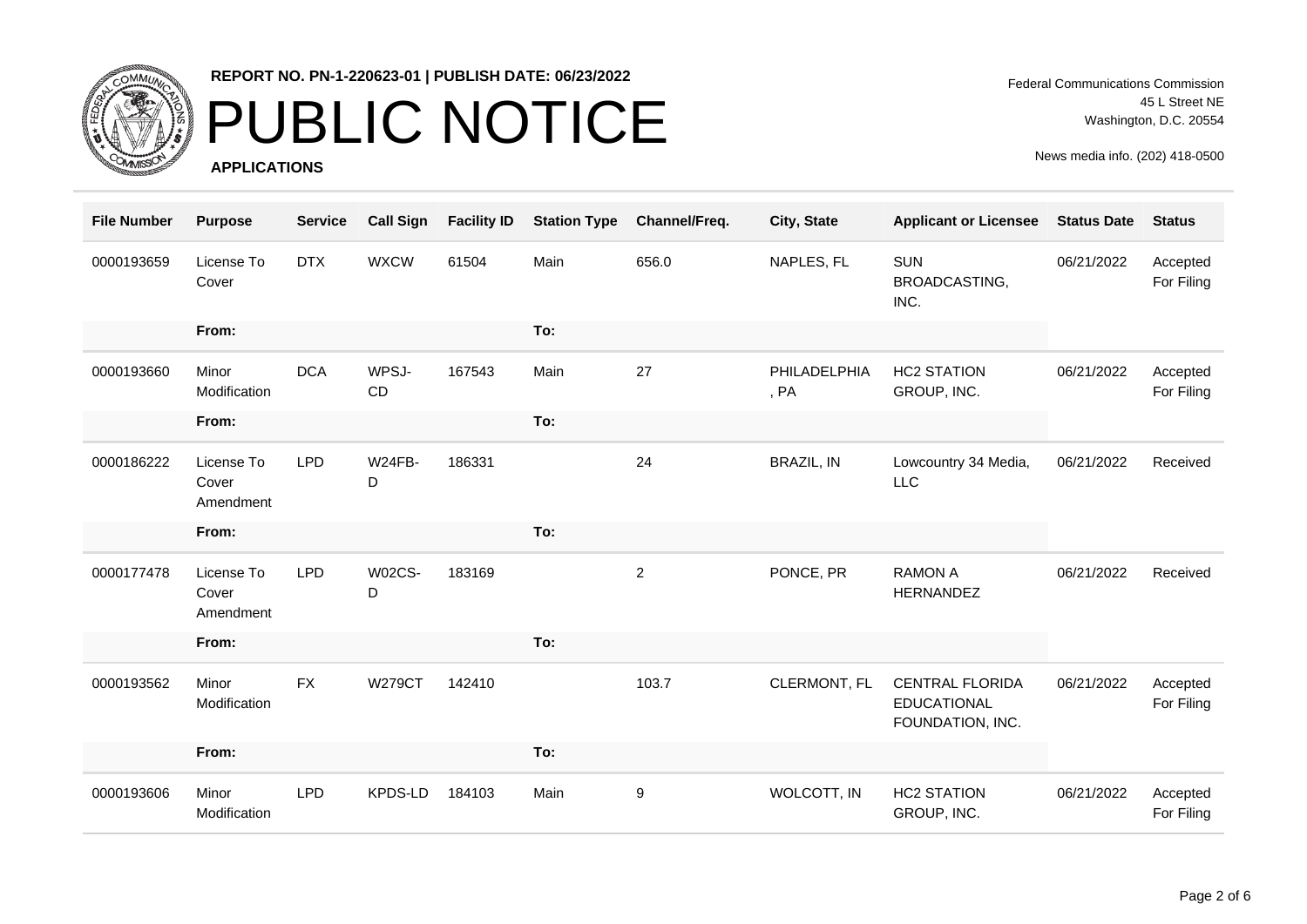

#### **REPORT NO. PN-1-220623-01 | PUBLISH DATE: 06/23/2022**

### PUBLIC NOTICE

**APPLICATIONS**

Federal Communications Commission 45 L Street NE Washington, D.C. 20554

| <b>File Number</b> | <b>Purpose</b>                                                                                                                                         | <b>Service</b> | <b>Call Sign</b>   | <b>Facility ID</b> | <b>Station Type</b> | Channel/Freq.  | City, State                | <b>Applicant or Licensee</b>          | <b>Status Date</b> | <b>Status</b>          |  |
|--------------------|--------------------------------------------------------------------------------------------------------------------------------------------------------|----------------|--------------------|--------------------|---------------------|----------------|----------------------------|---------------------------------------|--------------------|------------------------|--|
|                    | From:                                                                                                                                                  |                |                    |                    | To:                 |                |                            |                                       |                    |                        |  |
| 0000193622         | License To<br>Cover                                                                                                                                    | <b>LPD</b>     | KHIZ-LD            | 67932              | Main                | $\overline{2}$ | <b>LOS ANGELES</b><br>, CA | <b>DTV AMERICA</b><br>CORPORATION     | 06/21/2022         | Accepted<br>For Filing |  |
|                    | From:                                                                                                                                                  |                |                    |                    | To:                 |                |                            |                                       |                    |                        |  |
| 0000193667         | Minor<br>Modification                                                                                                                                  | <b>LPD</b>     | K17OY-D            | 186693             | Main                | 17             | CENTERVILLE,<br><b>WA</b>  | Lowcountry 34 Media,<br>LLC           | 06/21/2022         | Accepted<br>For Filing |  |
|                    | From:                                                                                                                                                  |                |                    |                    | To:                 |                |                            |                                       |                    |                        |  |
| 0000186221         | License To<br>Cover<br>Amendment                                                                                                                       | <b>LPD</b>     | <b>W19FD-</b><br>D | 186330             |                     | 19             | Terre Haute, IN            | Lowcountry 34 Media,<br>LLC           | 06/21/2022         | Received               |  |
|                    | From:                                                                                                                                                  |                |                    |                    | To:                 |                |                            |                                       |                    |                        |  |
| 0000192988         | License To<br>Cover                                                                                                                                    | <b>FM</b>      | KZMX-<br><b>FM</b> | 46712              | Main                | 96.7           | HOT SPRINGS,<br><b>SD</b>  | MT. RUSHMORE<br>BROADCASTING,<br>INC. | 06/06/2022         | Accepted<br>For Filing |  |
|                    | From:                                                                                                                                                  |                |                    |                    | To:                 |                |                            |                                       |                    |                        |  |
| 0000167728         | New NCE<br>FM CP<br>Amendment                                                                                                                          | <b>FM</b>      |                    | 762739             | Main                | 88.9           | PINEDALE, WY               | University of Wyoming                 | 06/21/2022         | Received               |  |
|                    | From:                                                                                                                                                  |                |                    |                    | To:                 |                |                            |                                       |                    |                        |  |
|                    | Comment #1 Petitions to deny this application must be on file no later than 30 days from the date of the notice accepting this application for filing. |                |                    |                    |                     |                |                            |                                       |                    |                        |  |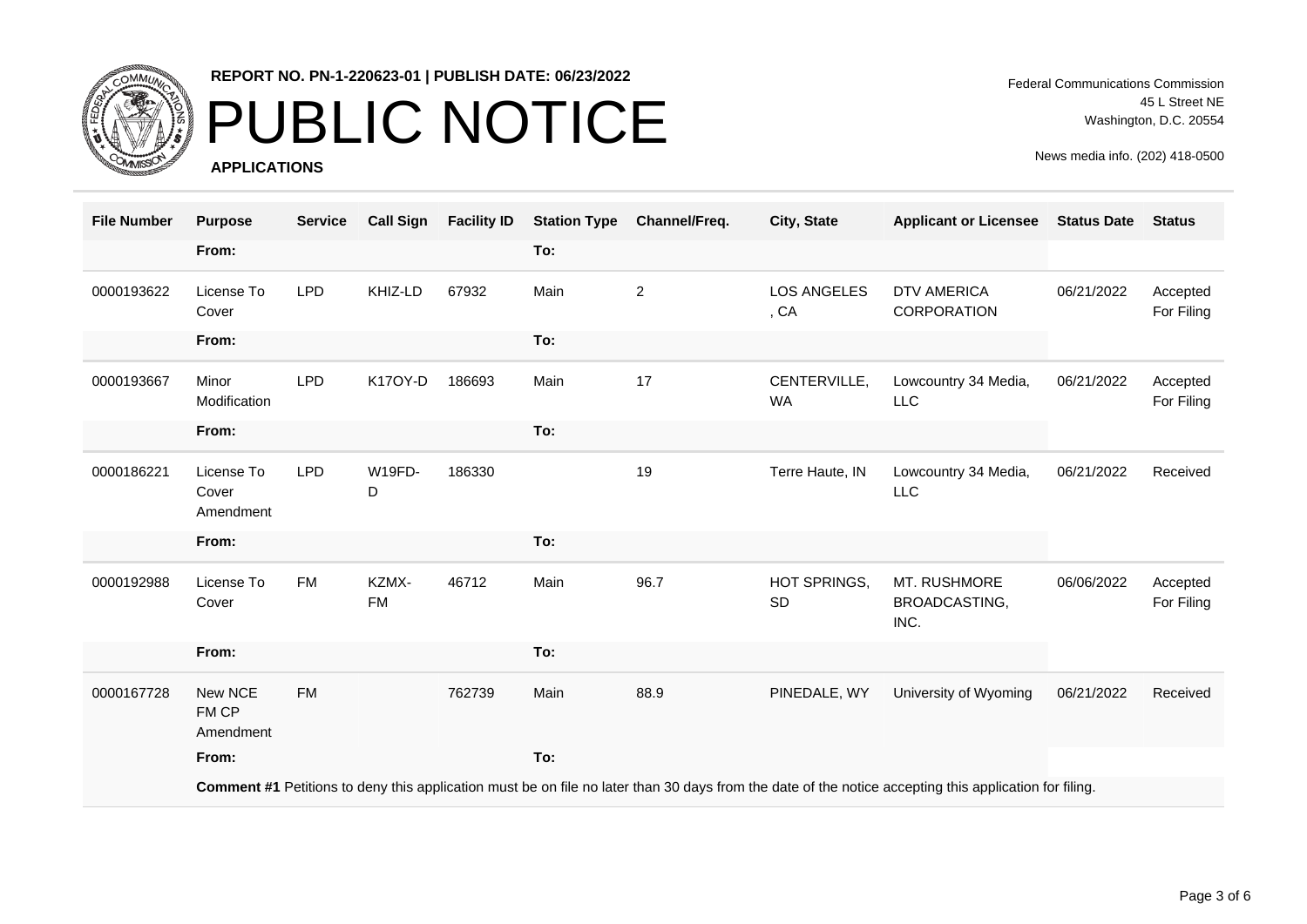

# PUBLIC NOTICE

**APPLICATIONS**

Federal Communications Commission 45 L Street NE Washington, D.C. 20554

| <b>File Number</b> | <b>Purpose</b>                       | <b>Service</b> | <b>Call Sign</b> | <b>Facility ID</b> | <b>Station Type</b>            | Channel/Freq. | City, State               | <b>Applicant or Licensee</b>                         | <b>Status Date</b> | <b>Status</b>          |
|--------------------|--------------------------------------|----------------|------------------|--------------------|--------------------------------|---------------|---------------------------|------------------------------------------------------|--------------------|------------------------|
| 0000193625         | License To<br>Cover                  | LPD            | WOOH-<br>LD      | 190268             |                                | 29            | ZANESVILLE,<br>OH         | Digital Networks-<br>Northeast, LLC                  | 06/21/2022         | Accepted<br>For Filing |
|                    | From:                                |                |                  |                    | To:                            |               |                           |                                                      |                    |                        |
| 0000193658         | Minor<br>Modification                | <b>FM</b>      | <b>KNTU</b>      | 69003              | Main                           | 88.1          | MCKINNEY, TX              | UNIVERSITY OF<br>NORTH TEXAS                         | 06/21/2022         | Accepted<br>For Filing |
|                    | From:                                |                |                  |                    | To:                            |               |                           |                                                      |                    |                        |
| 0000193563         | Minor<br>Modification                | <b>FX</b>      | <b>W279DI</b>    | 156212             |                                | 103.7         | KISSIMMEE, FL             | <b>FLORIDA</b><br><b>BROADCASTERS</b><br>PARTNERSHIP | 06/21/2022         | Accepted<br>For Filing |
|                    | From:                                |                |                  |                    | To:                            |               |                           |                                                      |                    |                        |
| 0000193684         | License To<br>Cover                  | <b>FM</b>      | <b>KIDD</b>      | 762221             | Main                           | 103.9         | FORT MOHAVE<br>, AZ       | ITM, LLC                                             | 06/21/2022         | Accepted<br>For Filing |
|                    | From:                                |                |                  |                    | To:                            |               |                           |                                                      |                    |                        |
| 0000193668         | Minor<br>Modification                | <b>LPD</b>     | K10RV-D          | 186695             | Main                           | 10            | CENTERVILLE,<br><b>WA</b> | Lowcountry 34 Media,<br><b>LLC</b>                   | 06/21/2022         | Accepted<br>For Filing |
|                    | From:                                |                |                  |                    | To:                            |               |                           |                                                      |                    |                        |
| 0000193560         | Assignment<br>of<br>Authorization    | <b>DTV</b>     | <b>KCBA</b>      | 14867              | Main                           | 198.0         | SALINAS, CA               | <b>SEAL ROCK</b><br>BROADCASTERS, L.<br>L.C.         | 06/21/2022         | Accepted<br>For Filing |
|                    | From: SEAL ROCK BROADCASTERS, L.L.C. |                |                  |                    | To: VistaWest of Monterey, LLC |               |                           |                                                      |                    |                        |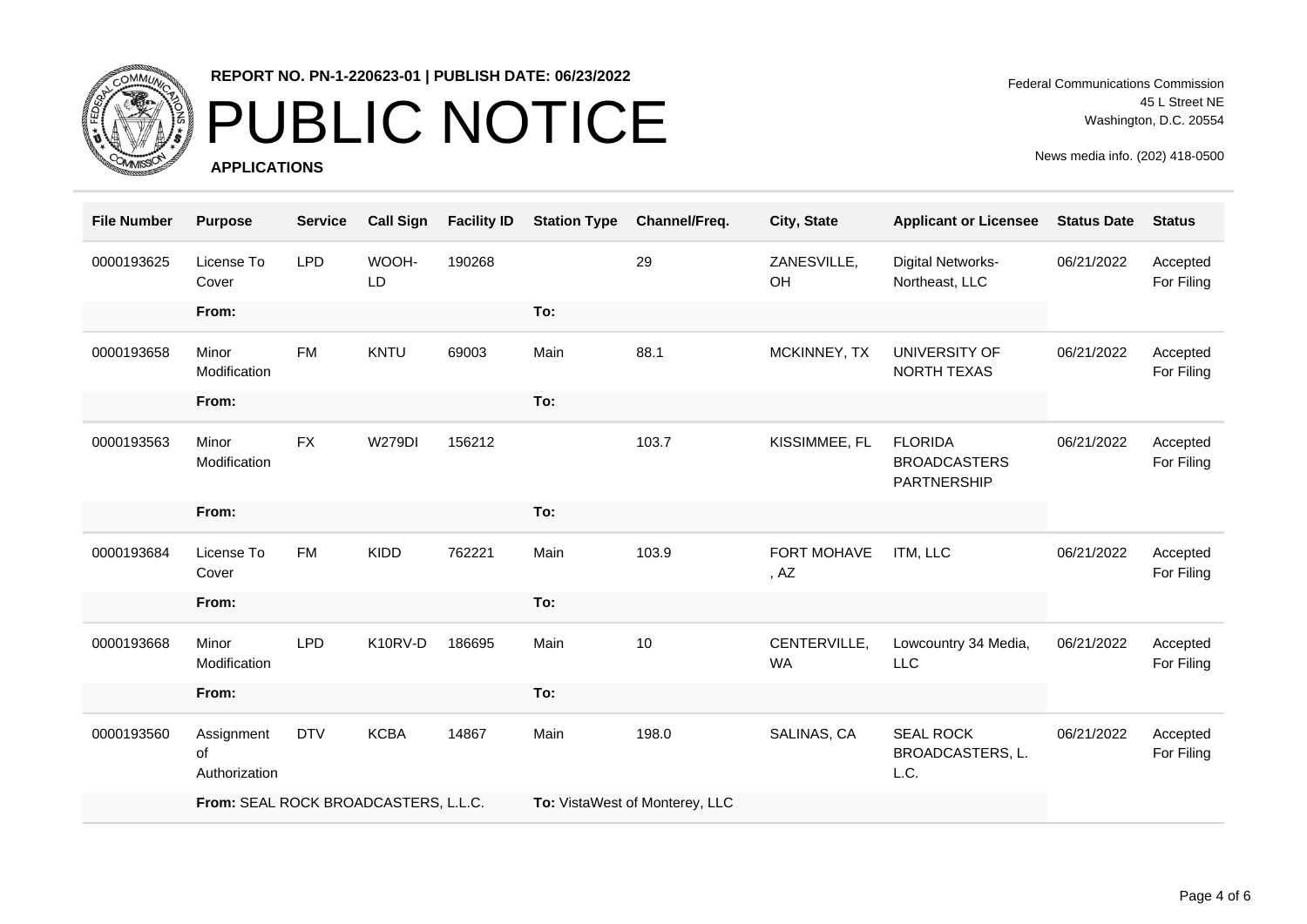

# PUBLIC NOTICE

**APPLICATIONS**

| <b>File Number</b> | <b>Purpose</b>                     | <b>Service</b> | <b>Call Sign</b> | <b>Facility ID</b> | <b>Station Type</b> | Channel/Freq. | City, State                 | <b>Applicant or Licensee</b>                                     | <b>Status Date</b> | <b>Status</b>          |
|--------------------|------------------------------------|----------------|------------------|--------------------|---------------------|---------------|-----------------------------|------------------------------------------------------------------|--------------------|------------------------|
| 0000193661         | License To<br>Cover                | <b>FX</b>      | <b>W206CI</b>    | 87055              | Main                | 88.5          | <b>WEST</b><br>SCHUYLER, NY | PENSACOLA<br><b>CHRISTIAN</b><br>COLLEGE, INC.                   | 06/21/2022         | Accepted<br>For Filing |
|                    | From:                              |                |                  |                    | To:                 |               |                             |                                                                  |                    |                        |
| 0000193600         | Minor<br>Modification              | <b>FX</b>      | <b>K277BX</b>    | 144556             |                     | 103.3         | STAR VALLEY,<br>AZ          | <b>FARRELL</b><br><b>ENTERPRISES LLC</b>                         | 06/21/2022         | Accepted<br>For Filing |
|                    | From:                              |                |                  |                    | To:                 |               |                             |                                                                  |                    |                        |
| 0000193666         | License To<br>Cover                | <b>FM</b>      | <b>KGCL</b>      | 85777              | Main                | 90.9          | <b>JORDAN</b><br>VALLEY, OR | <b>EDUCATIONAL</b><br><b>MEDIA FOUNDATION</b>                    | 06/21/2022         | Accepted<br>For Filing |
|                    | From:                              |                |                  |                    | To:                 |               |                             |                                                                  |                    |                        |
| 0000193624         | License To<br>Cover                | <b>LPD</b>     | WEDS-<br>LD      | 182836             |                     | 26            | MOBILE, AL                  | <b>DTV AMERICA</b><br>CORPORATION                                | 06/21/2022         | Accepted<br>For Filing |
|                    | From:                              |                |                  |                    | To:                 |               |                             |                                                                  |                    |                        |
| 0000169647         | License To<br>Cover<br>Amendment   | <b>LPD</b>     | WVDO-<br>LD      | 183026             |                     | 4             | CAROLINA, PR                | <b>RAMON A</b><br><b>HERNANDEZ</b>                               | 06/21/2022         | Received               |
|                    | From:                              |                |                  |                    | To:                 |               |                             |                                                                  |                    |                        |
| 0000193562         | Minor<br>Modification<br>Amendment | <b>FX</b>      | <b>W279CT</b>    | 142410             |                     | 103.7         | CLERMONT, FL                | <b>CENTRAL FLORIDA</b><br><b>EDUCATIONAL</b><br>FOUNDATION, INC. | 06/21/2022         | Received               |
|                    | From:                              |                |                  |                    | To:                 |               |                             |                                                                  |                    |                        |